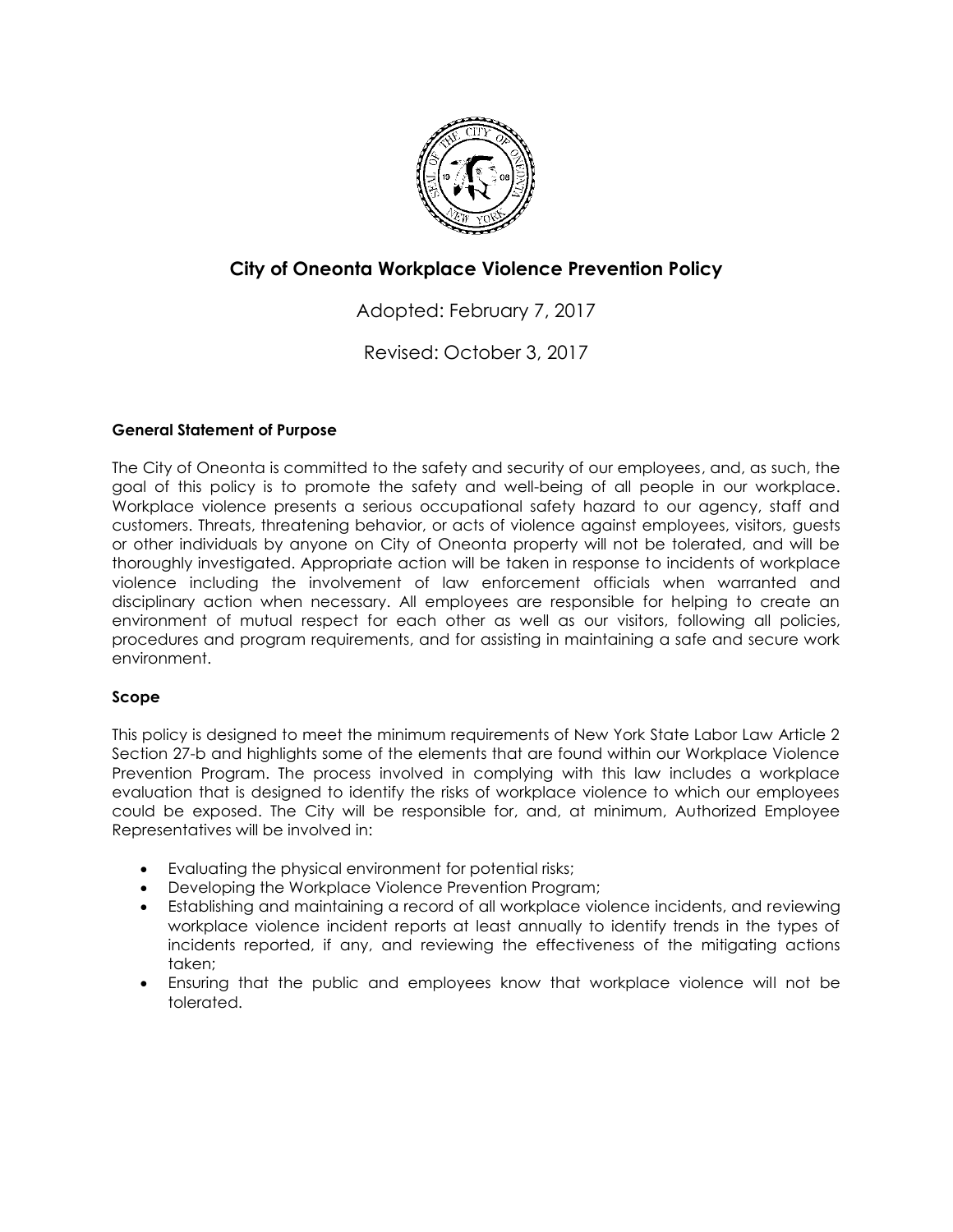## **Definitions**

Workplace Violence is any behavior that is violent, threatens violence, coerces, harasses or intimidates others, interferes with an individual's legal rights of movement or expression, or disrupts the workplace, or the City of Oneonta's ability to provide services to the public.

Examples of workplace violence include, but are not limited to:

- Disruptive behavior intended to disturb, interfere with or prevent normal work activities (such as yelling, using profanity, verbally abusing others, or threatening mannerisms of any kind).
- Intentional physical contact for the purpose of causing harm (such as slapping, stabbing, punching, striking, shoving or any physical attack).
- Menacing or threatening behavior (such as throwing objects, pounding on a desk or door, damaging property, stalking, or otherwise acting aggressively; or making oral or written statements intended to frighten, coerce, or threaten) where a reasonable person would interpret such behavior as constituting evidence of intent to cause harm to individuals or property.

#### **Education**

The Personnel Office will be responsible for the dissemination and enforcement of this policy as described herein, as well as for ensuring that all employees participate in an annual workplace violence prevention training program.

#### **Workplace Violence Advisory Team**

The Workplace Violence Advisory Team will consist of the Personnel Director (or designee), the Police Chief (or designee), the City Manager (or designee), applicable Department Head(s) and union representatives. This team will assist in responding to reported incidents of workplace violence, assessing the City's readiness for dealing with workplace violence, evaluating incidents to prevent future occurrences, and utilizing preventative methods in responding to workplace violence. This team will also assist in developing tools to further assist employees in recognizing and preventing workplace violence throughout City operations.

#### **Contact Person & Reporting Responsibilities**

For Immediate Emergencies: Call 911

For Non-Immediate Emergencies: Call (in this order) -

- 1. Department Head
- 2. Personnel Director (607-432-0670)
- 3. Oneonta Police Department (607-432-1113)

All incidents of violence or threatening behavior will be responded to immediately upon notification. All personnel are responsible for notifying the contact person designated below of any violent incidents, threatening behavior, including threats they have witnessed, received, or have been told that another person has witnessed or received.

#### **Designated Contact Person:** Katie Böttger

**Title:** Personnel Director **Department:** Personnel **Phone:** (607) 432-0670 **Email:** [kbottger@oneonta.ny.us](mailto:kbottger@oneonta.ny.us)